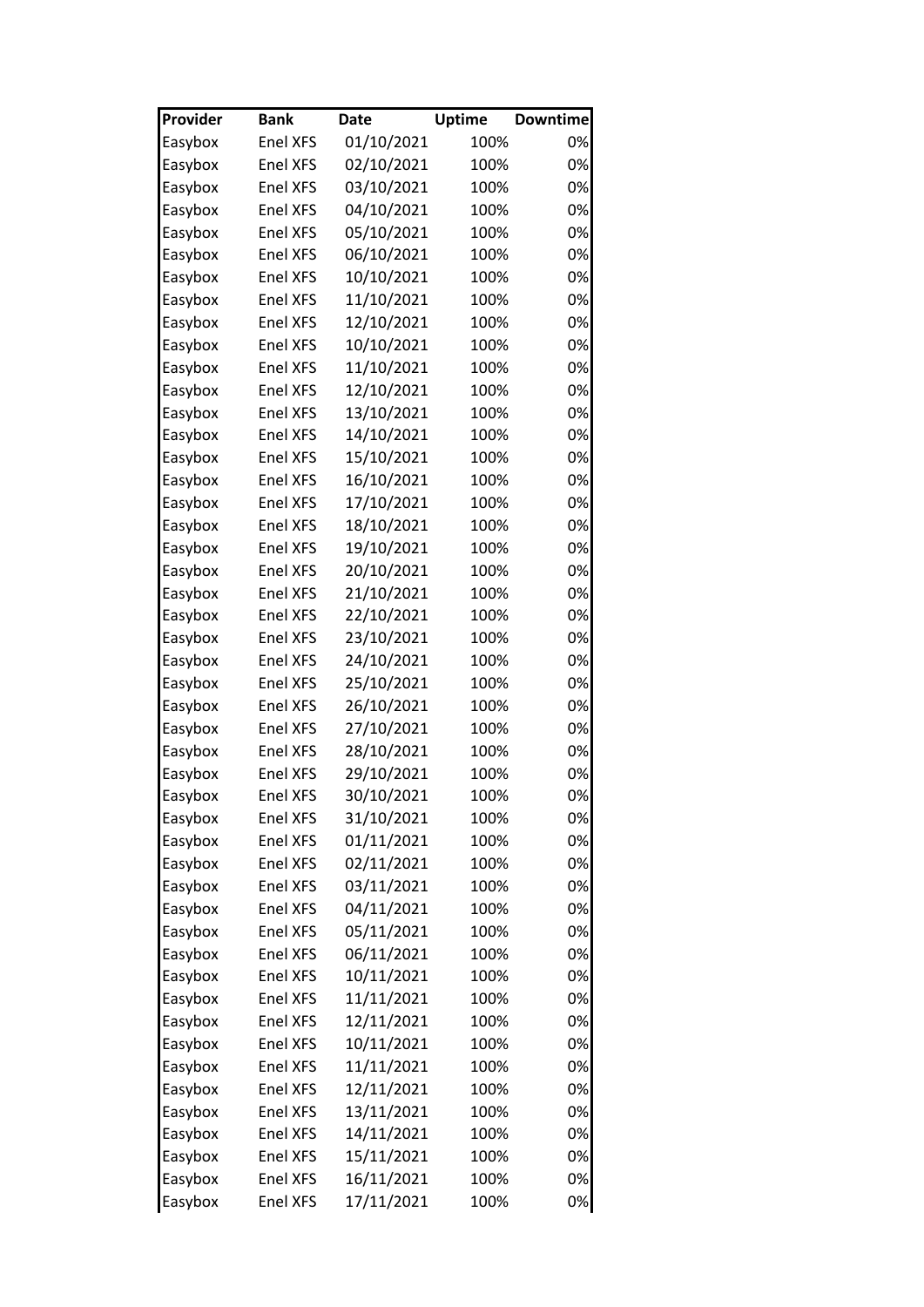| 23/12/2021 easybox-en        |                 | 1                    | 0                    | 0,00%                            | 1 |
|------------------------------|-----------------|----------------------|----------------------|----------------------------------|---|
| Day<br>21/12/2021 easybox-en | <b>Bank</b>     | <b>Positive</b><br>7 | <b>Negative</b><br>0 | <b>Error Rate Total</b><br>0,00% | 7 |
|                              |                 |                      |                      |                                  |   |
| Easybox                      | Enel XFS        | 31/12/2021           | 100%                 | 0%                               |   |
| Easybox                      | Enel XFS        | 30/12/2021           | 100%                 | 0%                               |   |
| Easybox                      | Enel XFS        | 29/12/2021           | 100%                 | 0%                               |   |
| Easybox                      | <b>Enel XFS</b> | 28/12/2021           | 100%                 | 0%                               |   |
| Easybox                      | Enel XFS        | 27/12/2021           | 100%                 | 0%                               |   |
| Easybox                      | Enel XFS        | 26/12/2021           | 100%                 | 0%                               |   |
| Easybox                      | Enel XFS        | 25/12/2021           | 100%                 | 0%                               |   |
| Easybox                      | Enel XFS        | 24/12/2021           | 100%                 | 0%                               |   |
| Easybox                      | Enel XFS        | 23/12/2021           | 100%                 | 0%                               |   |
| Easybox                      | Enel XFS        | 22/12/2021           | 100%                 | 0%                               |   |
| Easybox                      | <b>Enel XFS</b> | 21/12/2021           | 100%                 | 0%                               |   |
| Easybox                      | Enel XFS        | 20/12/2021           | 100%                 | 0%                               |   |
| Easybox                      | <b>Enel XFS</b> | 19/12/2021           | 100%                 | 0%                               |   |
| Easybox                      | <b>Enel XFS</b> | 18/12/2021           | 100%                 | 0%                               |   |
| Easybox                      | Enel XFS        | 17/12/2021           | 100%                 | 0%                               |   |
| Easybox                      | Enel XFS        | 16/12/2021           | 100%                 | 0%                               |   |
| Easybox                      | Enel XFS        | 15/12/2021           | 100%                 | 0%                               |   |
| Easybox                      | Enel XFS        | 14/12/2021           | 100%                 | 0%                               |   |
| Easybox                      | Enel XFS        | 13/12/2021           | 100%                 | 0%                               |   |
| Easybox                      | Enel XFS        | 12/12/2021           | 100%                 | 0%                               |   |
| Easybox                      | Enel XFS        | 11/12/2021           | 100%                 | 0%                               |   |
| Easybox                      | Enel XFS        | 10/12/2021           | 100%                 | 0%                               |   |
| Easybox                      | Enel XFS        | 12/12/2021           | 100%                 | 0%                               |   |
| Easybox                      | Enel XFS        | 11/12/2021           | 100%                 | 0%                               |   |
| Easybox                      | Enel XFS        | 10/12/2021           | 100%                 | 0%                               |   |
| Easybox                      | Enel XFS        | 06/12/2021           | 100%                 | 0%                               |   |
| Easybox                      | Enel XFS        | 05/12/2021           | 100%                 | 0%                               |   |
| Easybox                      | Enel XFS        | 04/12/2021           | 100%                 | 0%                               |   |
| Easybox                      | Enel XFS        | 03/12/2021           | 100%                 | 0%                               |   |
| Easybox                      | Enel XFS        | 02/12/2021           | 100%                 | 0%                               |   |
| Easybox                      | Enel XFS        | 01/12/2021           | 100%                 | 0%                               |   |
| Easybox                      | Enel XFS        | 30/11/2021           | 100%                 | 0%                               |   |
| Easybox                      | Enel XFS        | 29/11/2021           | 100%                 | 0%                               |   |
| Easybox                      | Enel XFS        | 28/11/2021           | 100%                 | 0%                               |   |
| Easybox                      | <b>Enel XFS</b> | 27/11/2021           | 100%                 | 0%                               |   |
| Easybox                      | Enel XFS        | 26/11/2021           | 100%                 | 0%                               |   |
| Easybox                      | Enel XFS        | 25/11/2021           | 100%                 | 0%                               |   |
| Easybox                      | Enel XFS        | 24/11/2021           | 100%                 | 0%                               |   |
| Easybox                      | Enel XFS        | 23/11/2021           | 100%                 | 0%                               |   |
| Easybox                      | Enel XFS        | 22/11/2021           | 100%                 | 0%                               |   |
| Easybox                      | <b>Enel XFS</b> | 21/11/2021           | 100%                 | 0%                               |   |
| Easybox                      | <b>Enel XFS</b> | 20/11/2021           | 100%                 | 0%                               |   |
| Easybox                      | Enel XFS        | 19/11/2021           | 100%                 | 0%                               |   |
| Easybox                      | Enel XFS        | 18/11/2021           | 100%                 | 0%                               |   |
|                              |                 |                      |                      |                                  |   |